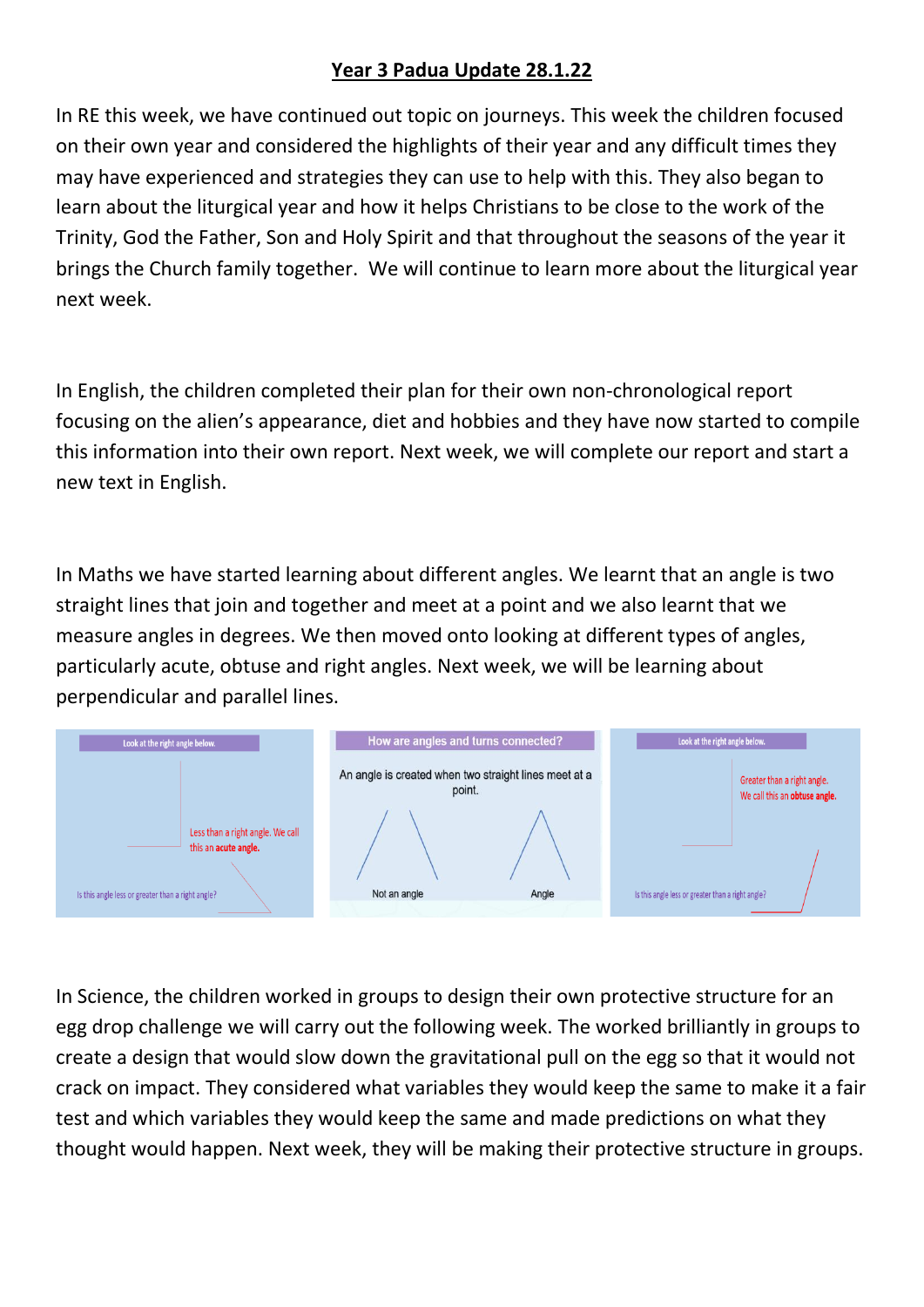## **Homework**

This week's homework will help the children to consolidate their learning on angles. It would also be great of the children could bring in some materials to help build their structure for the egg challenge next week. Possible materials they could use are:

- o Paper
- o Card
- o Cotton balls
- o Newspaper
- o Sellotape
- o Rubber Bands
- o Glue
- o Shredded Paper
- o Kitchen Roll
- o Straws
- o Paper Clips

## **Messages**

- Please ensure ALL equipment is in school, please refer to the handout provided at the beginning of Year 3 to see what your child needs.
- As the weather is now getting colder, can you please ensure that your child has a pair of light grey jogging bottoms for outdoor games in their PE kit. Please label these with your child's name.
- Your child can bring in some 'spares' clothing which can be worn at lunchtime when playing sports outside, so that their uniform doesn't get dirty, e.g. a pair of tracksuit bottoms and a jumper. These can be sent into school in a labelled plastic bag.
- A reminder that **no earrings** should be worn in school and long hair needs to be tied up.
- Reading books and your child's homework diary should be in their bag every day.

Thank you,

Have a great weekend,

Corinne